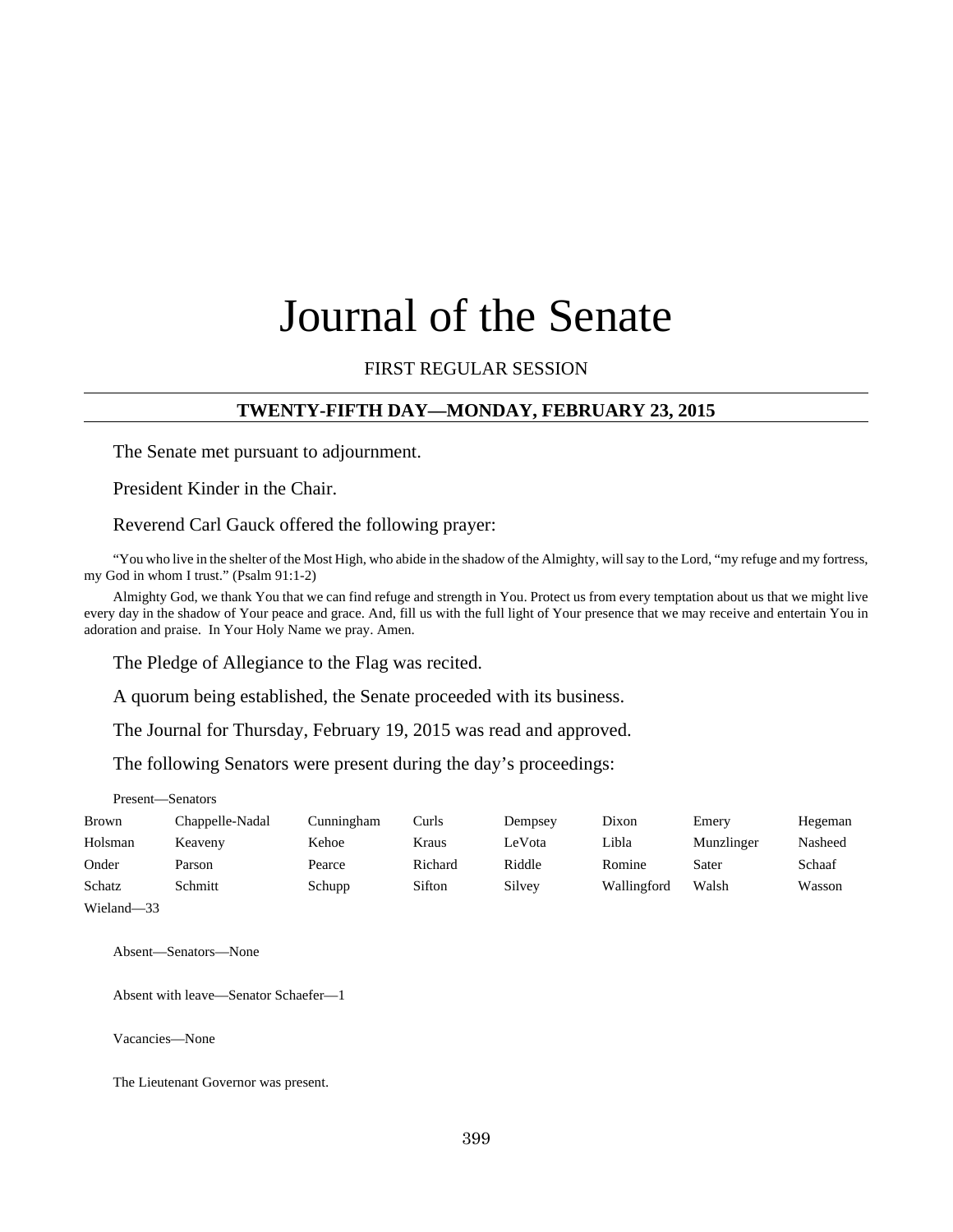#### **RESOLUTIONS**

Senator Onder offered Senate Resolution No. 426, regarding Mackenzie Meyers, Lake Saint Charles, which was adopted.

Senator Onder offered Senate Resolution No. 427, regarding Scott Lyon, Saint Charles, which was adopted.

Senator Onder offered Senate Resolution No. 428, regarding Aiza Bustos, Saint Charles, which was adopted.

Senator Onder offered Senate Resolution No. 429, regarding Andrew Powell, Wentzville, which was adopted.

Senator Onder offered Senate Resolution No. 430, regarding Anthony Buchholz, Saint Charles, which was adopted.

Senator Onder offered Senate Resolution No. 431, regarding Aishwarya Mogulothu, O'Fallon, which was adopted.

Senator Onder offered Senate Resolution No. 432, regarding Grace Arias, Lake Saint Louis, which was adopted.

Senator Onder offered Senate Resolution No. 433, regarding Kate Adams, Saint Peters, which was adopted.

Senator Onder offered Senate Resolution No. 434, regarding Christopher C. Smith, Saint Peters, which was adopted.

Senator Onder offered Senate Resolution No. 435, regarding Gary Rudolph, O'Fallon, which was adopted.

Senator Onder offered Senate Resolution No. 436, regarding Exander Turnbull, Saint Peters, which was adopted.

Senator Onder offered Senate Resolution No. 437, regarding Lawrence Thompson, Saint Charles, which was adopted.

Senator Onder offered Senate Resolution No. 438, regarding Alexandria "Alex" Ostrander, Saint Peters, which was adopted.

Senator Onder offered Senate Resolution No. 439, regarding Brian Engel, O'Fallon, which was adopted.

Senator Onder offered Senate Resolution No. 440, regarding Sara Lively, Saint Charles, which was adopted.

Senator Onder offered Senate Resolution No. 441, regarding Saivaroon Gajagowni, O'Fallon, which was adopted.

Senator Onder offered Senate Resolution No. 442, regarding Nicholas Fields, O'Fallon, which was adopted.

Senator Libla offered Senate Resolution No. 443, regarding Joey McLane, Poplar Bluff, which was adopted.

Senator Silvey offered Senate Resolution No. 444, regarding the Fourth Grade class at EPiC Elementary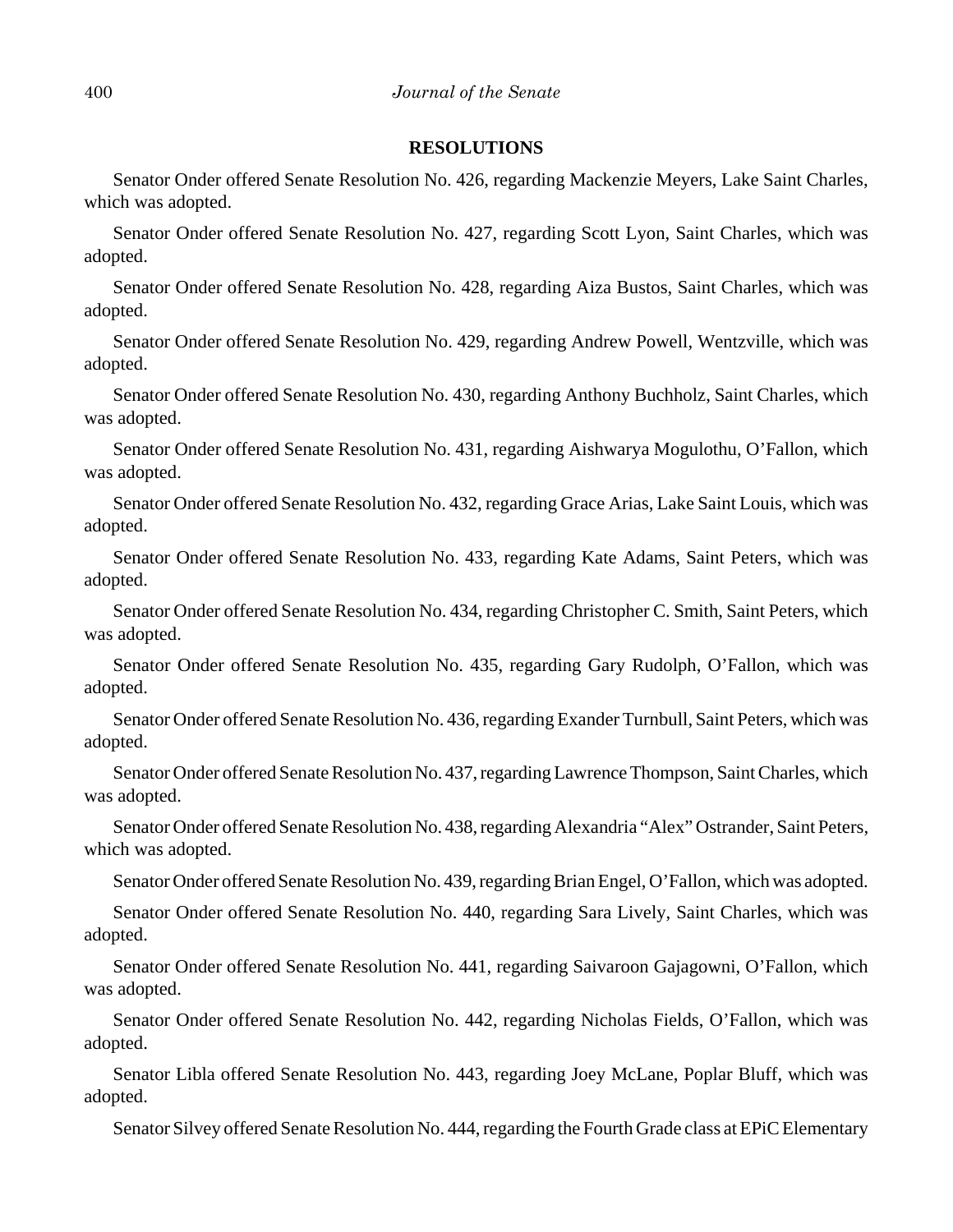School, Liberty, which was adopted.

Senator Silvey offered Senate Resolution No. 445, regarding Haley Ferguson, which was adopted.

Senator Hegeman offered Senate Resolution No. 446, regarding Nicole Riegel, Excelsior Springs, which was adopted.

Senator Hegeman offered Senate Resolution No. 447, regarding Sherri Peters, Holt, which was adopted.

Senator Sifton offered Senate Resolution No. 448, regarding Joseph Anthony Hegger, Saint Louis, which was adopted.

Senator Sifton offered Senate Resolution No. 449, regarding Charles August Bonte, Saint Louis, which was adopted.

Senator Sifton offered Senate Resolution No. 450, regarding James E. Lubbock, Saint Louis, which was adopted.

On behalf of Senator Schaefer, Senator Richard offered Senate Resolution No. 451, regarding the University of Missouri Tigers Football, which was adopted.

Senator Romine offered Senate Resolution No. 452, regarding Eugene Wigger, Bismark, which was adopted.

Senator Sifton offered Senate Resolution No. 453, regarding Alex Menke, Webster Groves, which was adopted.

Senator Wasson offered Senate Resolution No. 454, regarding Savannah Hall, Ozark, which was adopted.

Senator Cunningham offered Senate Resolution No. 455, regarding Jared Cates, which was adopted.

#### **INTRODUCTION OF BILLS**

The following Bills and Joint Resolution were read the 1st time and ordered printed:

**SB 476**–By Kehoe.

An Act to repeal sections 259.010, 259.020, 259.030, 259.050, 259.070, 259.080, 259.100, 259.190, and 259.210, RSMo, and to enact in lieu thereof ten new sections relating to the department of natural resources.

#### **SB 477**–By Wallingford.

An Act to repeal section 429.005, RSMo, and to enact in lieu thereof one new section relating to waiver of liens against real estate.

#### **SB 478**–By Onder.

An Act to amend chapter 376, RSMo, by adding thereto one new section relating to direct health care services.

#### **SB 479**–By Onder.

An Act to repeal sections 334.260 and 376.1753, RSMo, and to enact in lieu thereof three new sections relating to the licensure of midwives.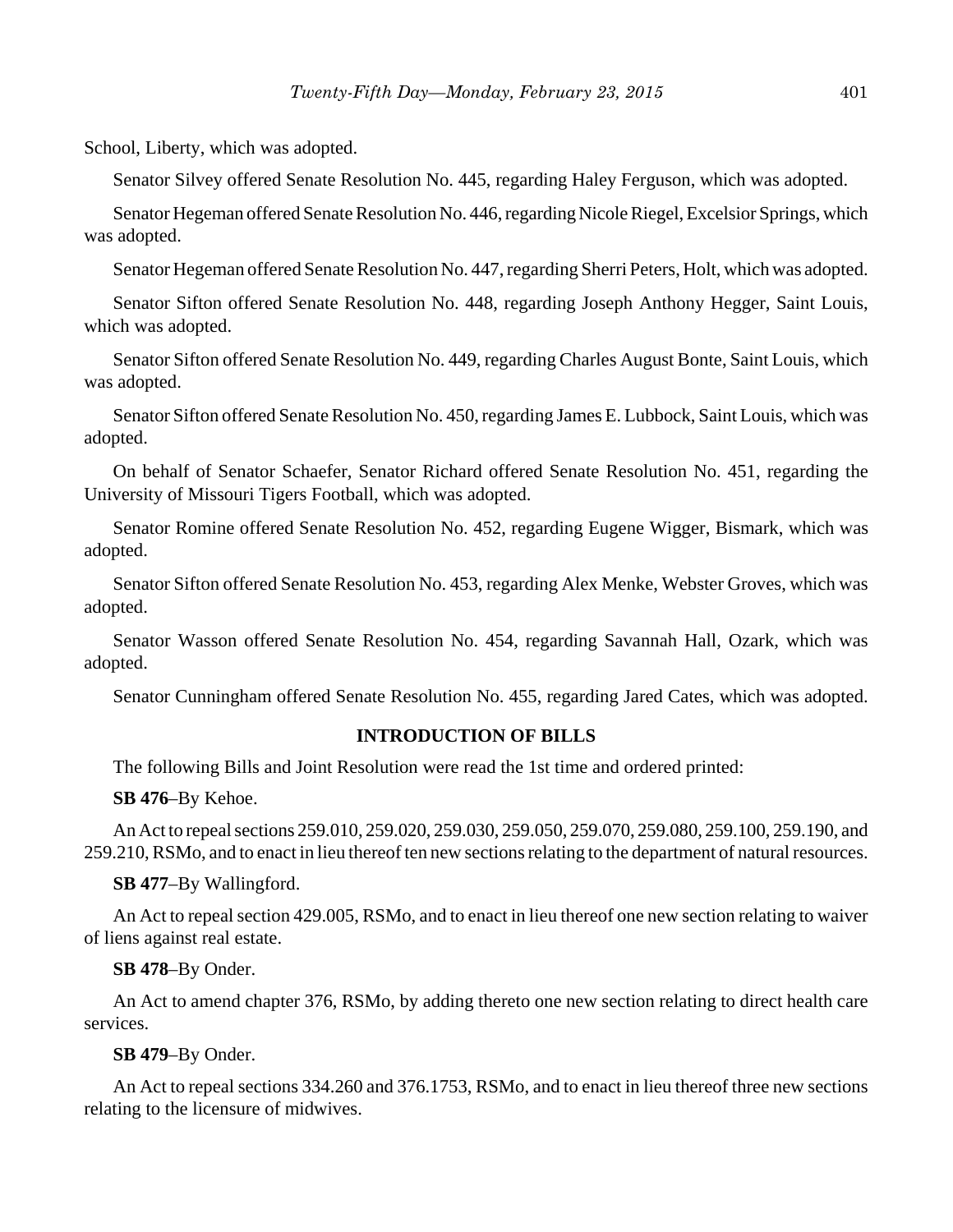## **SB 480**–By Onder.

An Act to amend chapter 144.058, RSMo, by adding thereto one new section relating to a sales tax exemption for electricity.

## **SB 481**–By Onder.

An Act to repeal section 456.950, RSMo, and to enact in lieu thereof two new sections relating to qualified spousal trusts.

# **SB 482**–By Schupp.

An Act to repeal sections 210.211 and 210.245, RSMo, and to enact in lieu thereof three new sections relating to child care facilities, with existing penalty provisions.

# **SB 483**–By Silvey.

An Act to repeal section 306.220, RSMo, and to enact in lieu thereof one new section relating to personal flotation devices, with an existing penalty provision.

# **SB 484**–By Wieland.

An Act to repeal section 143.141, RSMo, and to enact in lieu thereof one new section relating to search and rescue.

## **SB 485**–By Wieland.

An Act to repeal sections 383.015, 383.016, 383.035, 383.037, and 383.206, RSMo, and to enact in lieu thereof seven new sections relating to malpractice insurance.

## **SB 486**–By Sifton.

An Act to repeal section 115.155, RSMo, section 115.631 as enacted by senate bill no. 491, ninety-seventh general assembly, second regular session and section 115.631 as enacted by senate bills no. 1014 & 730, ninety-third general assembly, second regular session, and to enact in lieu thereof two new sections relating to election offenses, with penalty provisions.

# **SB 487**–By Richard.

An Act to repeal sections 407.025 and 537.762, RSMo, and to enact in lieu thereof four new sections relating to civil actions.

# **SB 488**–By Cunningham.

An Act to repeal section 443.719, RSMo, and to enact in lieu thereof one new section relating to mortgage loan originators.

# **SB 489**–By Cunningham.

An Act to repeal section 407.025, RSMo, and to enact in lieu thereof one new section relating to exemptions for certain entities from civil actions brought under unlawful merchandising practices provisions of law.

# **SB 490**–By LeVota.

An Act to amend chapter 208, RSMo, by adding thereto two new sections relating to MO HealthNet reimbursement for critical access medication management.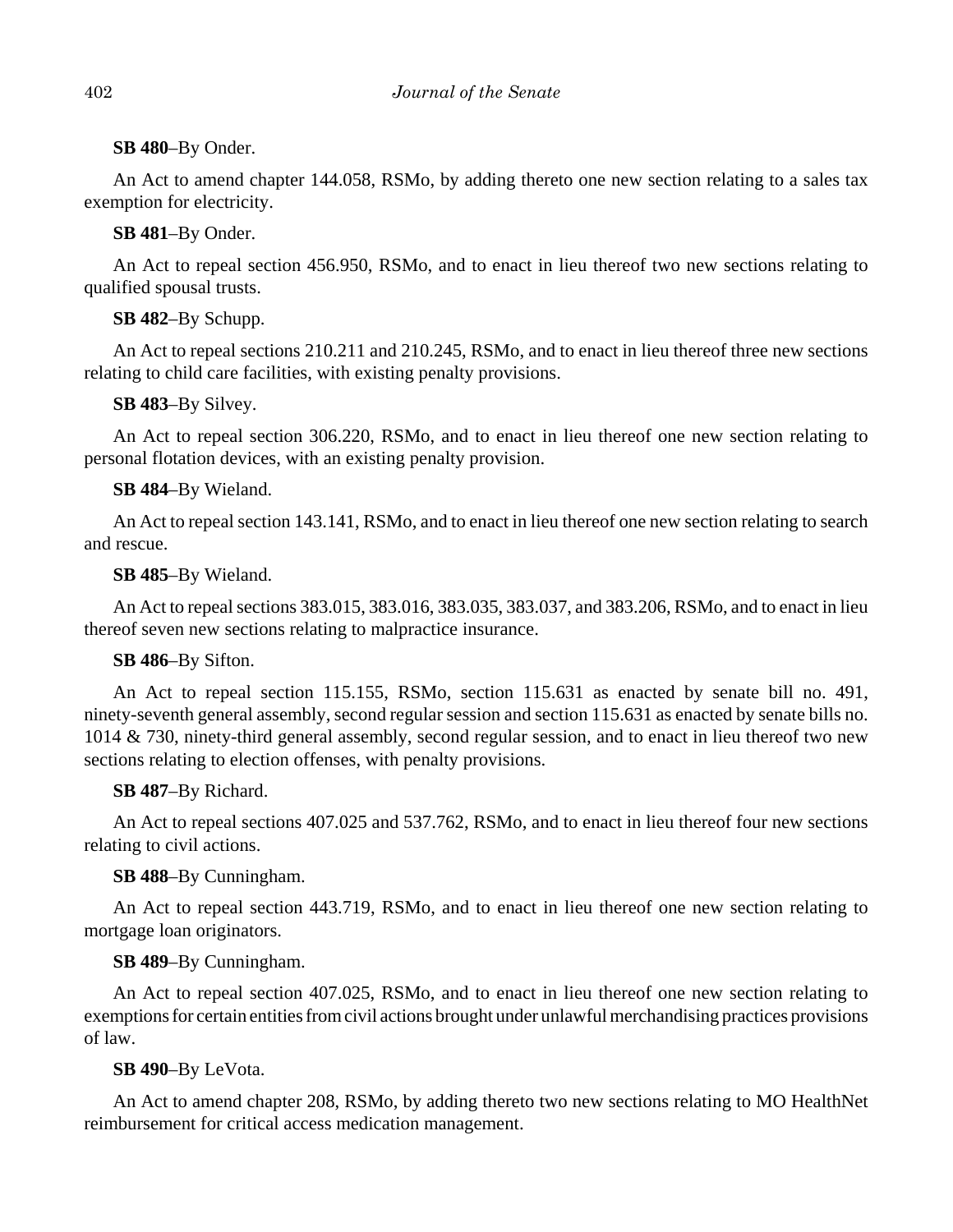**SJR 15**–By Cunningham.

Joint Resolution submitting to the qualified voters of Missouri, an amendment repealing section 3 of article XIII of the Constitution of Missouri, and adopting one new section in lieu thereof relating to the Missouri Citizens' Commission on Compensation for Elected Officials.

#### **MESSAGES FROM THE GOVERNOR**

The following messages were received from the Governor, reading of which was waived:

GOVERNOR OF MISSOURI JEFFERSON CITY 65102

February 23, 2015

To the Senate of the 98<sup>th</sup> General Assembly of the State of Missouri:

The following addendum should be made to the appointment of Robert Hartnett as a member of the Missouri Board for Architects, Professional Engineers, Professional Land Surveyors, and Professional Landscape Architects, submitted to you on February 11, 2015. Line 1 should be amended to read:

Robert Hartnett, 508 Southeast Adobe Drive, Lee's Summit, Jackson County, Missouri

Respectfully submitted, Jeremiah W. (Jay) Nixon Governor

Also,

## GOVERNOR OF MISSOURI JEFFERSON CITY 65102

February 23, 2015

To the Senate of the 98th General Assembly of the State of Missouri:

The following addendum should be made to the appointment of Jade D. James as a member of the State Board of Registration for the Healing Arts, submitted to you on February 11, 2015. Lines 1 and 2 should be amended to read:

Jade D. James, Democrat, 13008 Kinsley Heights Drive, Florissant, Saint Louis County, Missouri 63033, as a member of the State Board of Registration for the Healing Arts,

> Respectfully submitted, Jeremiah W. (Jay) Nixon Governor

President Pro Tem Dempsey referred the above addendums to the Committee on Gubernatorial Appointments.

#### **MESSAGES FROM THE HOUSE**

The following message was received from the House of Representatives through its Chief Clerk:

Mr. President: I am instructed by the House of Representatives to inform the Senate that the House has taken up and passed **HB 30**, entitled:

An Act to repeal sections 115.427 and 115.430, RSMo, and to enact in lieu thereof two new sections relating to elections, with a contingent effective date.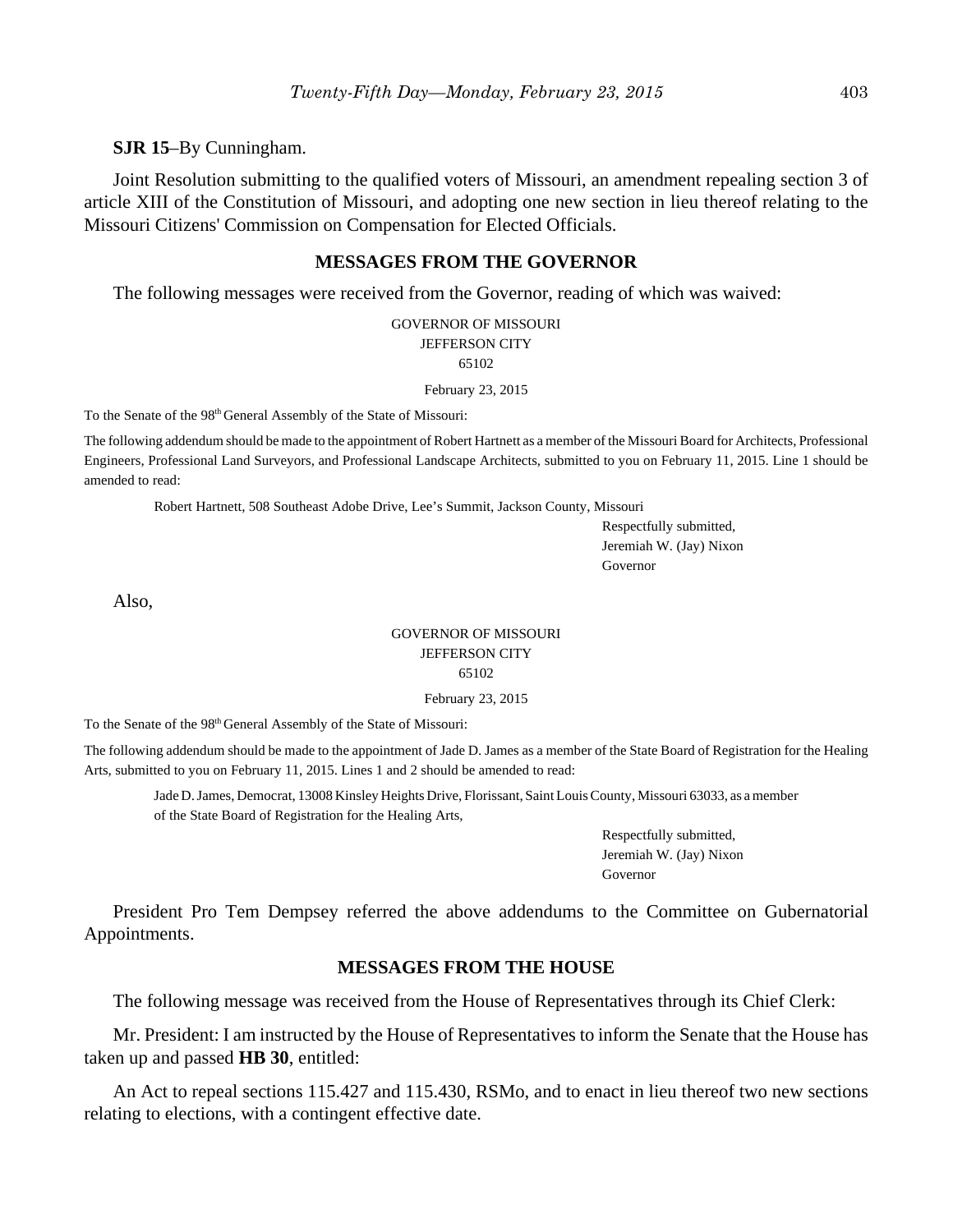In which the concurrence of the Senate is respectfully requested.

Read 1st time.

### **REPORTS OF STANDING COMMITTEES**

Senator Cunningham, Chairman of the Committee on Governmental Accountability and Fiscal Oversight, submitted the following report:

Mr. President: Your Committee on Governmental Accountability and Fiscal Oversight, to which was referred **SS No. 2** for **SCS** for **SB 24**, begs leave to report that it has considered the same and recommends that the bill do pass.

## **THIRD READING OF SENATE BILLS**

#### **SS No. 2** for **SCS** for **SB 24**, introduced by Senator Sater, entitled:

# SENATE SUBSTITUTE NO. 2 FOR SENATE COMMITTEE SUBSTITUTE FOR SENATE BILL NO. 24

An Act to repeal section 208.040, RSMo, and to enact in lieu thereof three new sections relating to nonmedical public assistance.

Was taken up.

On motion of Senator Sater, **SS No. 2** for **SCS** for **SB 24** was read the 3rd time and passed by the following vote:

| YEAS—Senators   |            |            |        |         |         |             |         |
|-----------------|------------|------------|--------|---------|---------|-------------|---------|
| <b>Brown</b>    | Cunningham | Dempsey    | Dixon  | Emery   | Hegeman | Holsman     | Kehoe   |
| Kraus           | Libla      | Munzlinger | Onder  | Parson  | Pearce  | Richard     | Riddle  |
| Romine          | Sater      | Schaaf     | Schatz | Schmitt | Silvey  | Wallingford | Wasson  |
| Wieland-25      |            |            |        |         |         |             |         |
|                 |            |            |        |         |         |             |         |
| NAYS-Senators   |            |            |        |         |         |             |         |
| Chappelle-Nadal | Curls      | Keaveny    | LeVota | Nasheed | Schupp  | Sifton      | Walsh—8 |

Absent—Senators—None

Absent with leave—Senator Schaefer—1

Vacancies—None

The President declared the bill passed.

On motion of Senator Sater, title to the bill was agreed to.

Senator Sater moved that the vote by which the bill passed be reconsidered.

Senator Richard moved that motion lay on the table, which motion prevailed.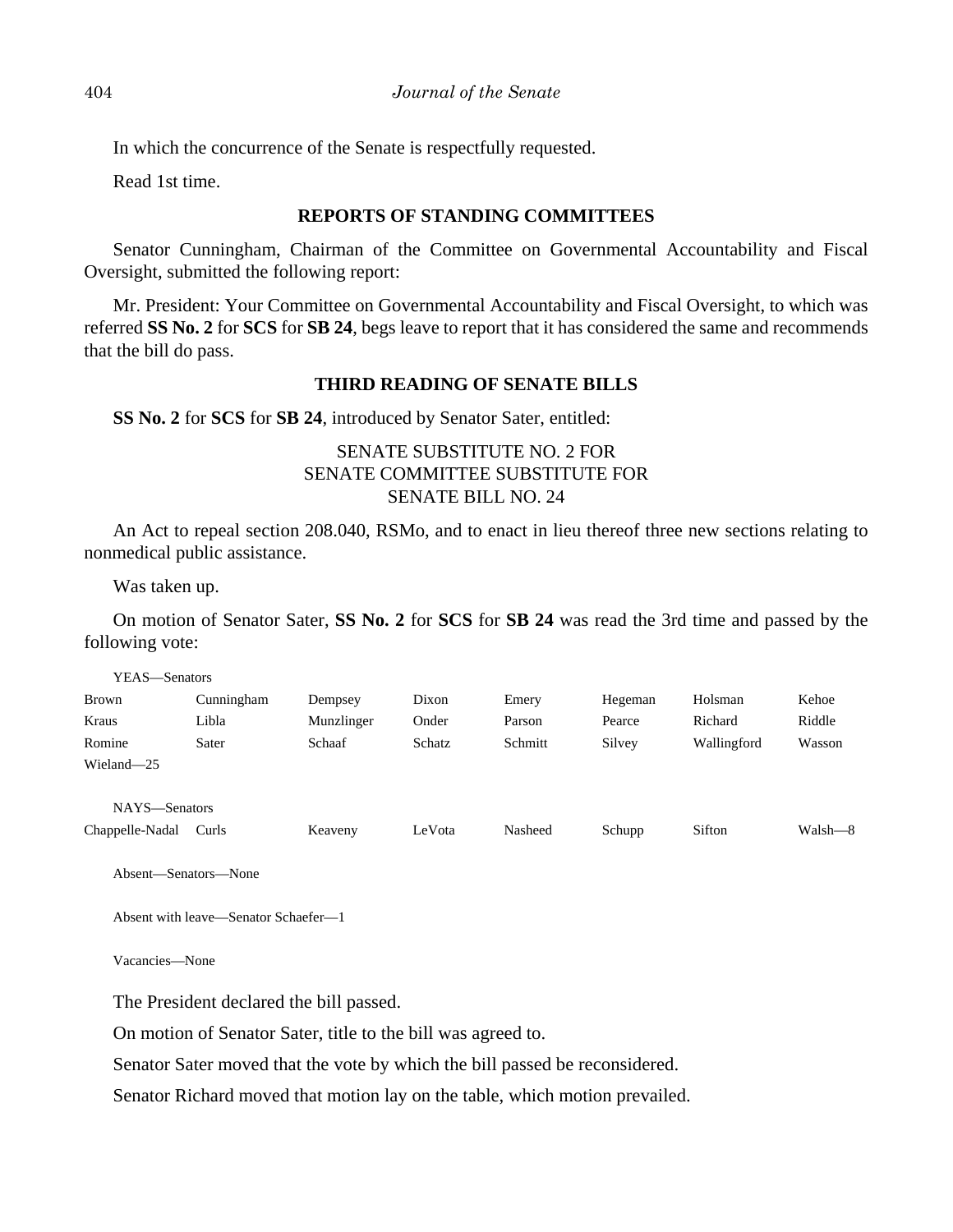#### **SENATE BILLS FOR PERFECTION**

Senator Parson moved that **SB 205** be called from the Informal Calendar and again taken up for perfection, which motion prevailed.

Senator Munzlinger offered **SA 5**:

SENATE AMENDMENT NO. 5

Amend Senate Bill No. 205, Page 24, Section 382.277, Line 7, by inserting after all of said line the following:

"**382.278. The provisions of subdivisions (13) and (14) of subsection 1 of section 382.050, subdivision (5) of subsection 1 of section 382.110, and sections 382.175 and 382.220 shall not apply to an insurance holding company or its affiliates if the insurance company affiliates of such insurance holding company had total premiums, direct and ceded, of less than one hundred fifty million dollars in the preceding year and such insurance holding company certifies in writing to the director that more than twenty-five percent of the employees of its affiliates, not including insurance affiliates or the holding company itself, are engaged in agricultural operations.**"; and

Further amend the title and enacting clause accordingly.

Senator Pearce assumed the Chair.

Senator Munzlinger moved that the above amendment be adopted, which motion prevailed.

On motion of Senator Parson, **SB 205**, as amended, was declared perfected and ordered printed.

Senator Kehoe assumed the Chair.

Senator Pearce moved that **SB 1**, **SB 22**, **SB 49** and **SB 70**, with **SCS**, **SA 4** and point of order (pending), be called from the Informal Calendar and again taken up for perfection, which motion prevailed.

President Pro Tem Dempsey ruled the pending point of order not well taken.

At the request of Senator Schaaf, **SA 4** was withdrawn.

Senator Schaaf offered **SA 5**:

#### SENATE AMENDMENT NO. 5

Amend Senate Committee Substitute for Senate Bills Nos. 1, 22, 49 and 70, Page 34, Section 160.425, Line 78, by inserting after all of said line the following:

"**160.671. 1. A school board member of any urban school district located in a home rule city with more than seventy-one thousand but fewer than seventy-nine thousand inhabitants may be removed by the voters in a recall election. Proceedings may be commenced for the recall of any such member by the filing of a notice of intention to circulate a recall petition under this section.**

**2. The notice of intention to circulate a recall petition shall be served personally, or by certified mail, on the board member sought to be recalled. A copy thereof shall be filed, along with an affidavit of the time and manner of service, with the election authority, as defined in chapter 115. A separate notice shall be filed for each board member sought to be recalled and shall contain all of the following:**

**(1) The name of the board member sought to be recalled;**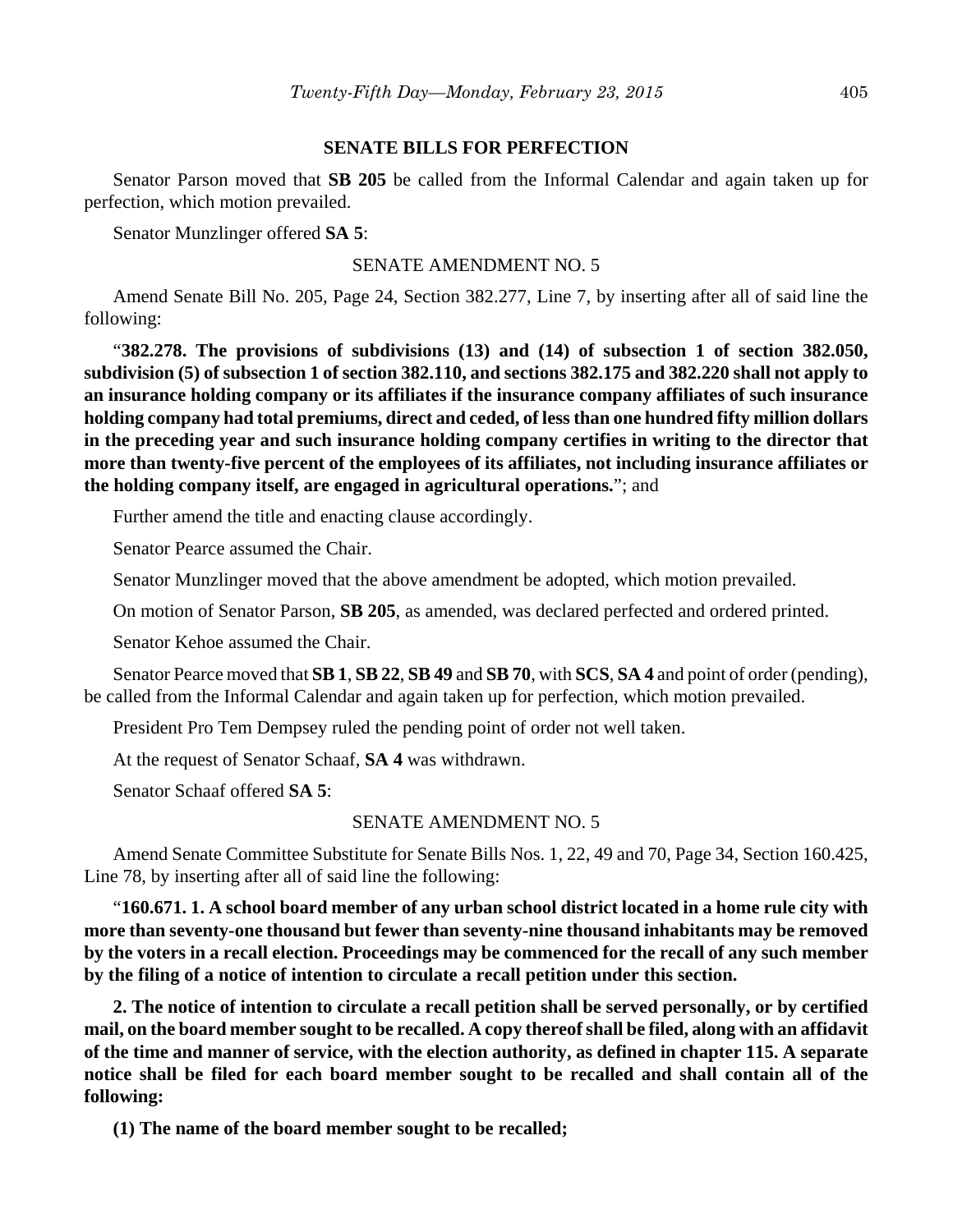**(2) A statement, not exceeding two hundred words in length, of the reasons for the proposed recall; and**

**(3) The names and business or residential addresses of at least one but not more than five proponents of the recall.**

**3. Within seven days after the filing of the notice of intention, the board member may file with the election authority a statement, not exceeding two hundred words in length, including an answer to the statement of the proponents. If an answer is filed, the board member shall also serve a copy of it, personally or by certified mail, on one of the proponents named in the notice of intention. The statement and answer are intended solely to be used for the information of the voters. No insufficiency in form or substance of such statements shall affect the validity of the election proceedings.**

**4. Before any signature may be affixed to a recall petition, the petition is required to bear all of the following:**

**(1) A request that an election be called to elect a successor to the board member;**

**(2) A copy of the notice of intention, including a general statement of the grounds for which removal is sought;**

**(3) The answer of the board member sought to be recalled, if any exists. If the board member has not answered, the petition shall so state; and**

**(4) A place for each signer to affix his or her signature, printed name, and residential address, including any address in a city, town, village, or unincorporated community.**

**5. Each section of the petition, when submitted to the election authority, shall have attached to it an affidavit signed by the person circulating such section of the petition, setting forth all of the following:**

**(1) The printed name of the affiant;**

**(2) The residential address of the affiant;**

**(3) That the affiant circulated that section of the petition and saw the appended signatures be written;**

**(4) That according to the best information and belief of the affiant, each signature is the genuine signature of the person whose name it purports to be;**

**(5) That the affiant is a registered voter in the school district; and**

**(6) The dates between which all of the signatures to the petition were obtained.**

**6. A recall petition shall be filed with the election authority and secretary of the school board not more than one hundred eighty days after the filing of the notice of intention.**

**7. The qualified signatures of three hundred registered voters shall be required for the submission of a petition.**

**8. Within thirty days after the date of filing the petition, the election authority shall examine and ascertain whether the petition is signed by the requisite number of voters. The election authority shall file with the petition a certificate showing the results of the examination. The election authority shall give the proponents a copy of the certificate upon their request.**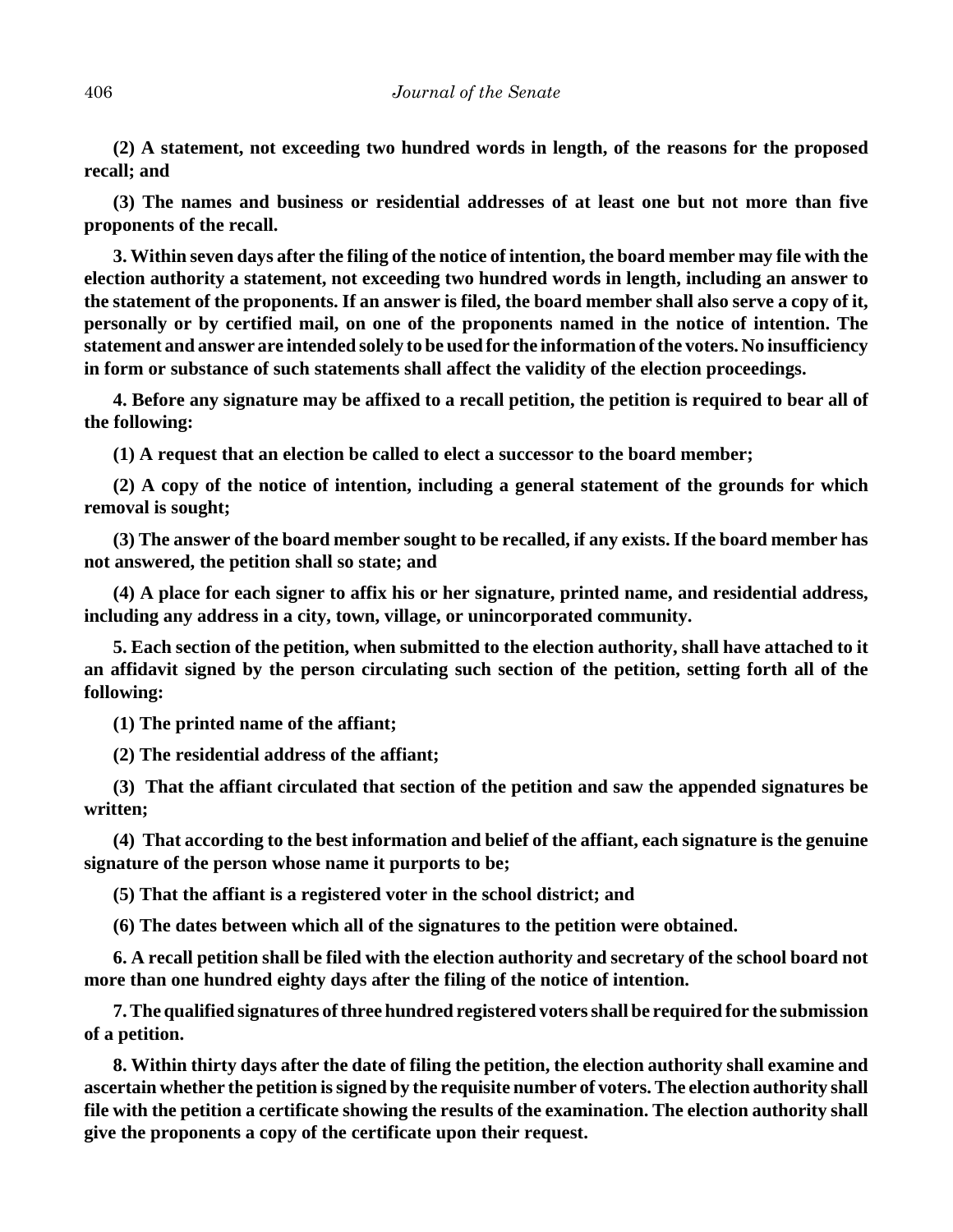**9. If the election authority certifies the petition to be insufficient, it may be supplemented within ten days of the date of certification by filing additional petition sections containing all of the information required by this section. Within ten days after the supplemental copies are filed, the election authority shall file with them a certificate stating whether or not the petition as supplemented is sufficient.**

**10. If the election authority finds the signatures on the petition, together with the supplementary petition sections, if any, to be sufficient, it shall submit its certificate as to the sufficiency of the petition to the school board prior to its next meeting. The certificate shall contain the following:**

**(1) The name of the member whose recall is sought;**

**(2) The number of signatures required by law;**

**(3) The total number of signatures on the petition; and**

**(4) The number of valid signatures on the petition.**

**11. Following the school board's receipt of the certificate, the election authority shall order an election to be held on the next election day as specified in section 115.123. The election shall be held not less than forty-five days but not more than one hundred twenty days from the date the school board receives the petition.**

**12. At any time prior to forty-two days before the election, the member sought to be recalled may offer his or her resignation. If his or her resignation is offered, the recall question shall be removed from the ballot and the office declared vacant. At such time, the vacancy shall be filled as provided in section 162.471, except that the member who resigned shall not fill the vacancy.**

**13. If a majority of the voters vote in favor of retaining the member, the member shall remain in office and shall not be subject to another recall election during his or her term of office. If a majority of voters vote to remove the member, his or her successor shall be chosen as provided in section 162.471.**"; and

Further amend said bill, Page 42, Section 162.081, Line 148, by inserting after all of said line the following:

"162.471. **1.** The government and control of an urban school district is vested in a board of seven directors. Each director shall be a voter of the district who has resided within this state for one year next preceding his election or appointment and who is at least twenty-four years of age. All directors, except as otherwise provided in section 162.481 and section 162.492, hold their offices for six years and until their successors are duly elected and qualified. All vacancies occurring in the board, except as provided in section 162.492 **and in subsection 2 of this section**, shall be filled by appointment by the board as soon as practicable, and the person appointed shall hold his office until the next school board election, when his successor shall be elected for the remainder of the unexpired term. The power of the board to perform any official duty during the existence of a vacancy continues unimpaired thereby.

**2. All vacancies occurring in the school board of any urban school district located in a home rule city with more than seventy-one thousand but fewer than seventy-nine thousand inhabitants shall be filled by appointment of the county commission of a county of the first classification with more than eighty-three thousand but fewer than ninety-two thousand inhabitants and with a home rule city with more than seventy-six thousand but fewer than ninety-one thousand inhabitants as the county seat.**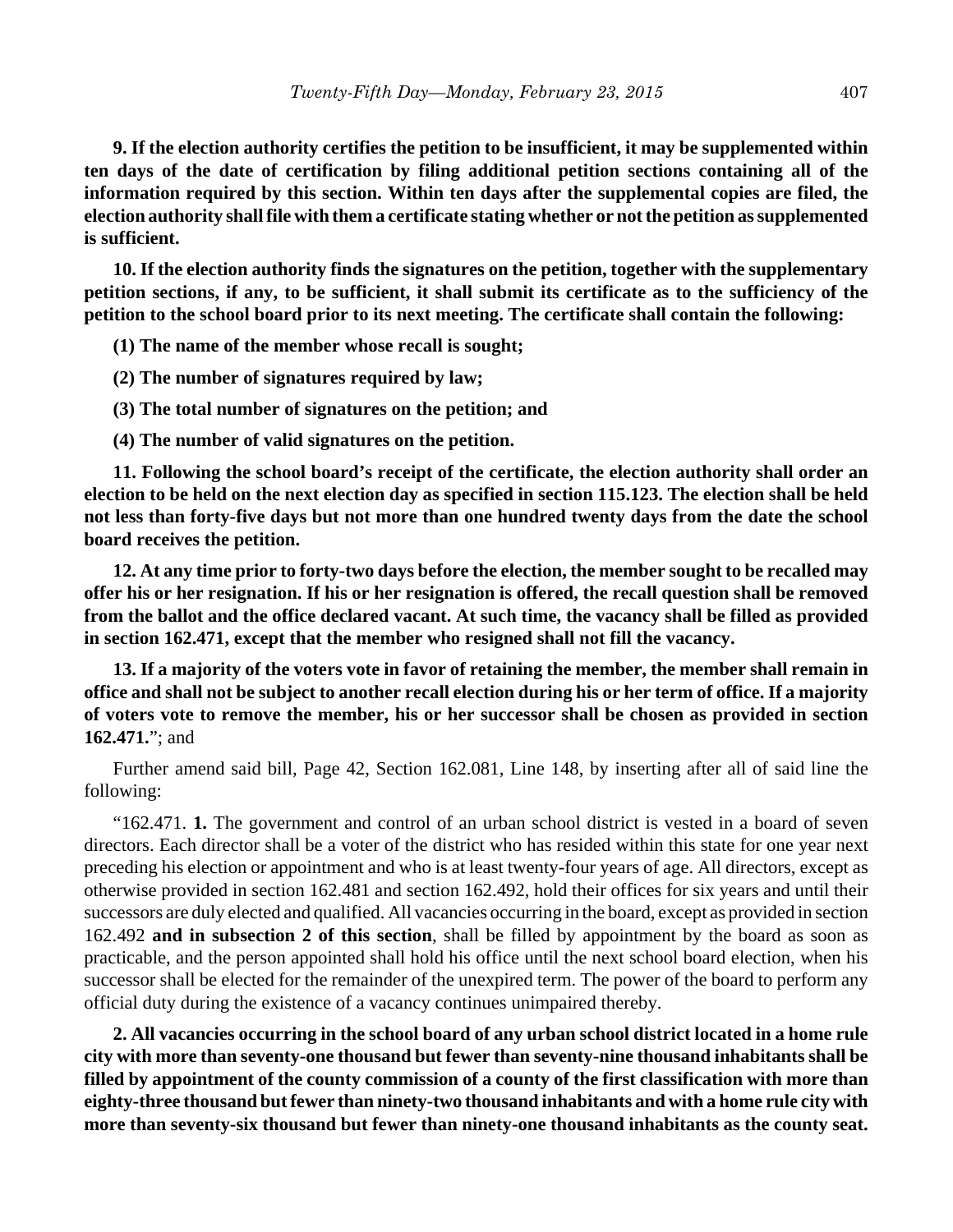# **If the vacancy occurred because of a recall under section 160.671, the member who was recalled shall not fill the vacancy. The person appointed by the county commission shall hold office until the next school board election, when his or her successor shall be elected for the remainder of the unexpired term.**

162.481. 1. Except as otherwise provided in this section, all elections of school directors in urban districts shall be held biennially at the same times and places as municipal elections.

2. In any urban district which includes all or the major part of a city which first obtained a population of more than seventy-five thousand inhabitants by reason of the 1960 federal decennial census, elections of directors shall be held on municipal election days of even-numbered years. The directors of the prior district shall continue as directors of the urban district until their successors are elected as herein provided. On the first Tuesday in April, 1964, four directors shall be elected, two for terms of two years to succeed the two directors of the prior district who were elected in 1960 and two for terms of six years to succeed the two directors of the prior district who were elected in 1961. The successors of these directors shall be elected for terms of six years. On the first Tuesday in April, 1968, two directors shall be elected for terms to commence on November 5, 1968, and to terminate on the first Tuesday in April, 1974, when their successors shall be elected for terms of six years. No director shall serve more than two consecutive six-year terms after October 13, 1963.

3. Except as otherwise provided in subsections 4 and 5 of this section, hereafter when a seven-director district becomes an urban district, the directors of the prior seven-director district shall continue as directors of the urban district until the expiration of the terms for which they were elected and until their successors are elected as provided in this subsection. The first biennial school election for directors shall be held in the urban district at the time provided in subsection 1 which is on the date of or subsequent to the expiration of the terms of the directors of the prior district which are first to expire, and directors shall be elected to succeed the directors of the prior district whose terms have expired. If the terms of two directors only have expired, the directors elected at the first biennial school election in the urban district shall be elected for terms of six years. If the terms of four directors have expired, two directors shall be elected for terms of six years and two shall be elected for terms of four years. At the next succeeding biennial election held in the urban district, successors for the remaining directors of the prior seven-director district shall be elected. If only two directors are to be elected they shall be elected for terms of six years each. If four directors are to be elected, two shall be elected for terms of six years and two shall be elected for terms of two years. After seven directors of the urban district have been elected under this subsection, their successors shall be elected for terms of six years.

4. In any school district in any city with a population of one hundred thousand or more inhabitants which is located within a county of the first classification that adjoins no other county of the first classification, or any school district which becomes an urban school district by reason of the 2000 federal decennial census, elections shall be held annually at the same times and places as general municipal elections for all years where one or more terms expire, and the terms shall be for three years and until their successors are duly elected and qualified for all directors elected on and after August 28, 1998.

5. In any school district in any county with a charter form of government and with more than three hundred thousand but fewer than four hundred fifty thousand inhabitants which becomes an urban school district by reason of the 2010 federal decennial census, elections shall be held annually at the same times and places as general municipal elections for all years where one or more terms expire, and the terms shall be for three years and until their successors are duly elected and qualified for all directors elected on and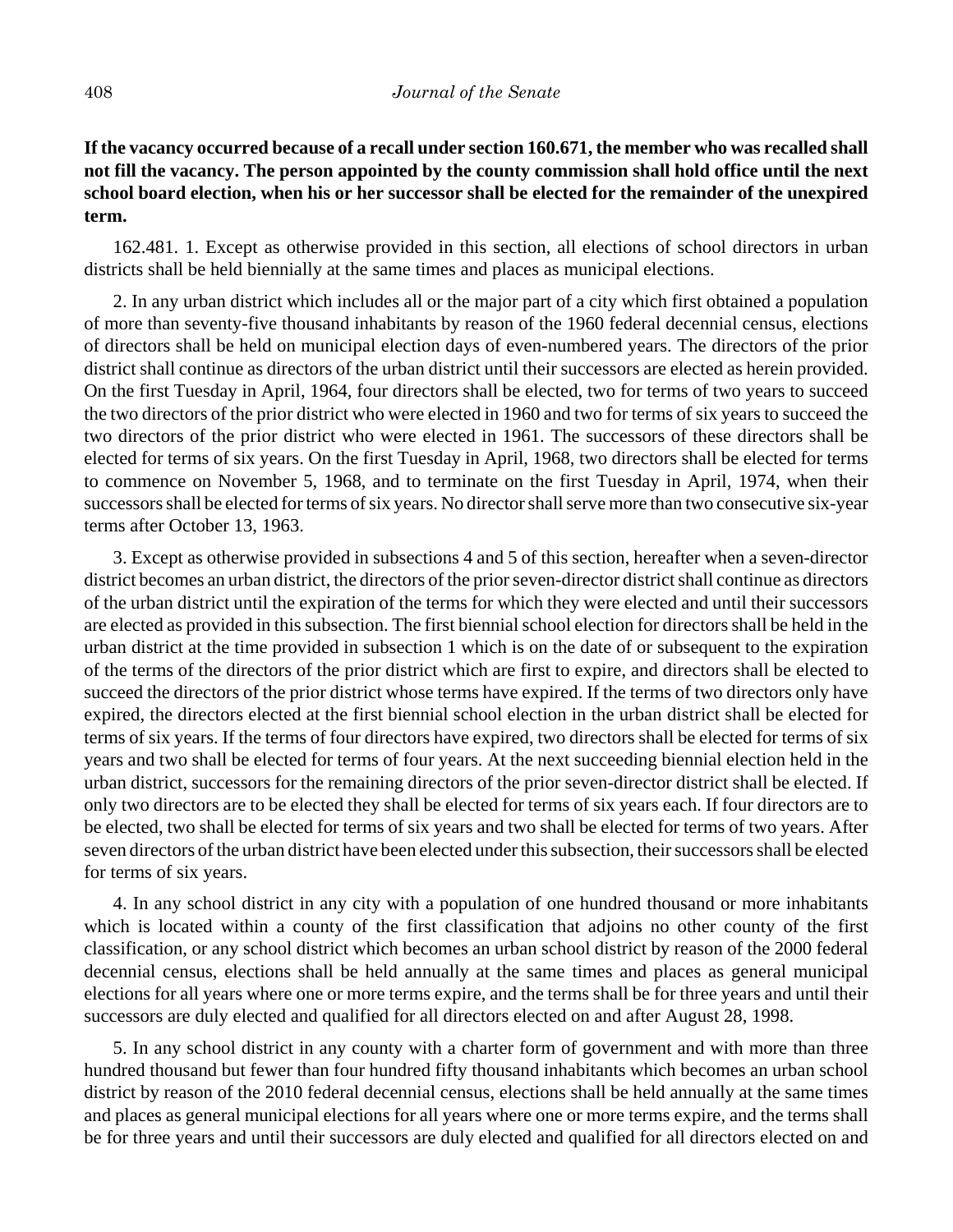after April 2, 2012.

**6. In any urban school district in a county of the first classification with more than eighty-three thousand but fewer than ninety-two thousand inhabitants and with a home rule city with more than seventy-six thousand but fewer than ninety-one thousand inhabitants as the county seat, elections shall be held annually at the same times and places as general municipal elections for all years where one or more terms expire, and upon expiration of any term after August 28, 2015, the term of office shall be for three years and until their successors are duly elected and qualified.**

162.491. 1. Directors for urban school districts, other than those districts containing the greater part of a city of over one hundred thirty thousand inhabitants, may be nominated by petition to be filed with the secretary of the board and signed by a number of voters in the district equal to ten percent of the total number of votes cast for the director receiving the highest number of votes cast at the next preceding biennial election**, except as provided in subsection 4 of this section**.

2. This section shall not be construed as providing the sole method of nominating candidates for the office of school director in urban districts which do not contain the greater part of a city of over three hundred thousand inhabitants.

3. A director for any urban school district containing a city of greater than one hundred thirty thousand inhabitants and less than three hundred thousand inhabitants may be nominated as an independent candidate by filing with the secretary of the board a petition signed by five hundred registered voters of such school district.

**4. In any urban school district located in a home rule city with more than seventy-one thousand but fewer than seventy-nine thousand inhabitants, a candidate for director shall file a declaration of candidacy with the secretary of the board and shall not be required to submit a petition.**"; and

Further amend the title and enacting clause accordingly.

Senator Schaaf moved that the above amendment be adopted, which motion prevailed.

Senator Walsh offered **SA 6**:

#### SENATE AMENDMENT NO. 6

Amend Senate Committee Substitute for Senate Bills Nos. 1, 22, 49 and 70, Page 83, Section 210.861, Line 103, by inserting immediately after "(6)" the following: "**The provisions of this subsection shall become effective only upon approval by the voters of the county. At the next election after the effective date of this section, the county election authority shall submit to the voters of the county a proposal to authorize the use of funds under this subsection.**

**(7)**".

Senator Walsh moved that the above amendment be adopted.

Senator Chappelle-Nadal requested a roll call vote be taken. She was joined in her request by Senators Keaveny, LeVota, Curls and Onder.

**SA 6** failed of adoption by the following vote:

| YEAS—Senators |         |         |         |            |            |         |        |  |
|---------------|---------|---------|---------|------------|------------|---------|--------|--|
| Cunningham    | Dempsey | Holsman | Keaveny | Kehoe      | Munzlinger | Richard | Riddle |  |
| Schupp        | Sifton  | Silvev  | Walsh   | Wieland-13 |            |         |        |  |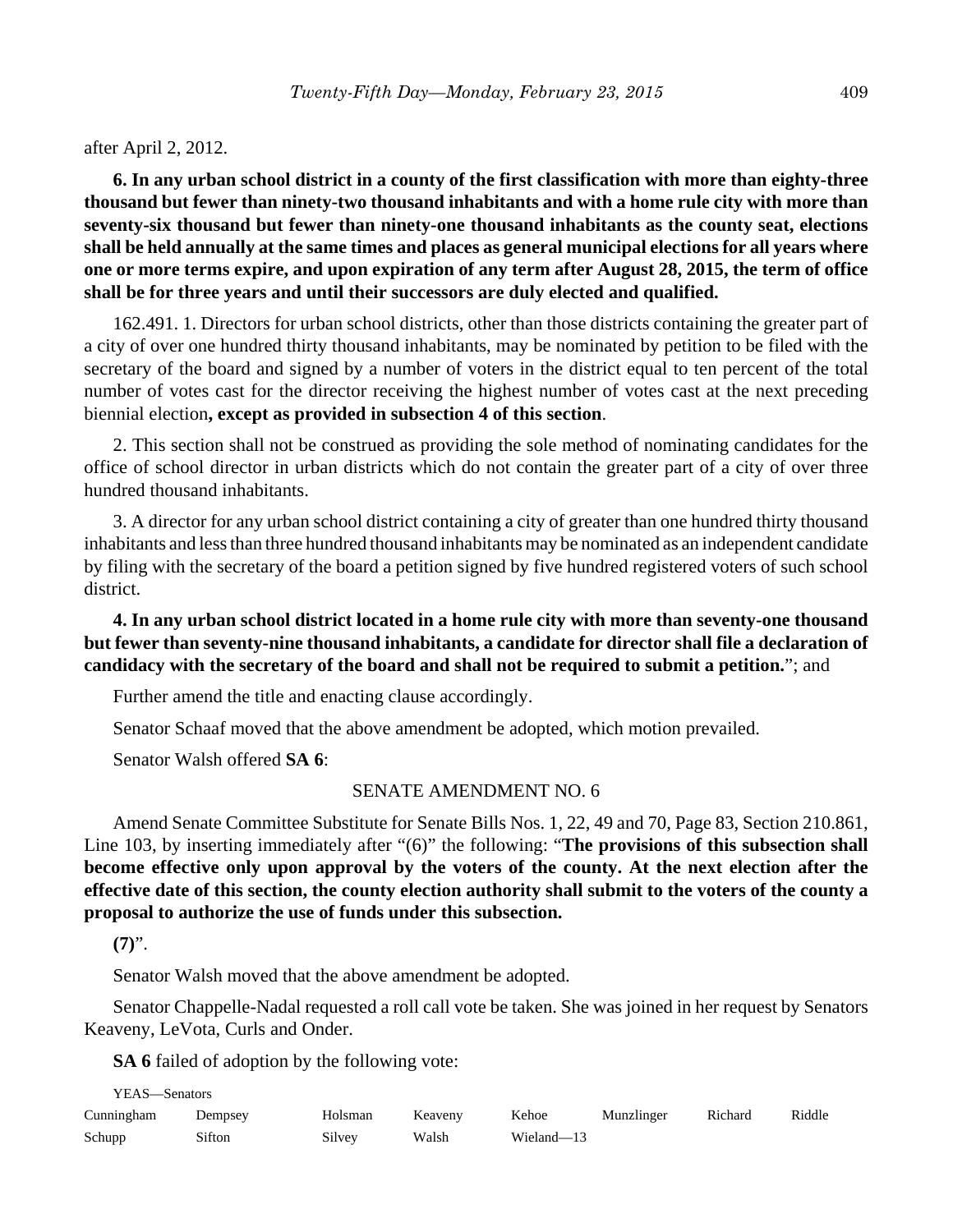#### 410 *Journal of the Senate*

| NAYS-Senators                        |                 |             |       |         |        |         |             |  |
|--------------------------------------|-----------------|-------------|-------|---------|--------|---------|-------------|--|
| Brown                                | Chappelle-Nadal | Dixon       | Emery | Hegeman | Kraus  | LeVota  | Libla       |  |
| Onder                                | Pearce          | Romine      | Sater | Schaaf  | Schatz | Schmitt | Wallingford |  |
| $Wasson - 17$                        |                 |             |       |         |        |         |             |  |
|                                      |                 |             |       |         |        |         |             |  |
|                                      | Absent-Senators |             |       |         |        |         |             |  |
| Curls                                | Nasheed         | Parson $-3$ |       |         |        |         |             |  |
| Absent with leave—Senator Schaefer—1 |                 |             |       |         |        |         |             |  |
| Vacancies-None                       |                 |             |       |         |        |         |             |  |
| Senator LeVota offered <b>SA 7</b> : |                 |             |       |         |        |         |             |  |

#### SENATE AMENDMENT NO. 7

Amend Senate Committee Substitute for Senate Bills Nos. 1, 22, 49 and 70, Page 37, Section 161.1000, Line 10, by striking the second use of the word "and"; and further amend line 12, by inserting immediately after the word "students" the following:

 $"$ 

**(5) Options for comprehensive school quality indicators leading to student success;**

**(6) Options for school quality review models based on successful review models currently in use;**

**(7) Options for locally-created assessment and accountability systems; and**

**(8) Best practices in parent and community engagement**".

Senator LeVota moved that the above amendment be adopted, which motion prevailed.

Senator Holsman offered **SA 8**:

#### SENATE AMENDMENT NO. 8

Amend Senate Committee Substitute for Senate Bills Nos. 1, 22, 49 and 70, Page 83, Section 1, Lines 4-6, by striking all of said lines and inserting in lieu thereof the following: "**of each such building.**"; and further amend line 9 by inserting after all of said line the following:

"**3. Between October 1, 2015, and March 1, 2016, each district shall provide multiple opportunities for potential purchasers to tour the buildings. At such time, each potential purchaser may develop its own cost estimates, at the expense of the potential purchaser, for a building to be refurbished and brought into compliance with any required health, safety, or occupancy code. Each district shall provide public notice of the opportunities for potential purchasers to tour the buildings.**"; and further amend said section by renumbering the remaining subsections accordingly; and further amend line 12 by striking "twenty-five" and inserting in lieu thereof the following: "**fifty**"; and

Further amend said bill and section, page 84, lines 27-28, by striking said lines and inserting in lieu thereof the following: "**(1) Certified public bidder", any public entity designated by the school board of the district that has created and submitted to the school board a land use plan for such a building;**"; and further amend line 30, by inserting immediately after the word "auction" the following: "**with a**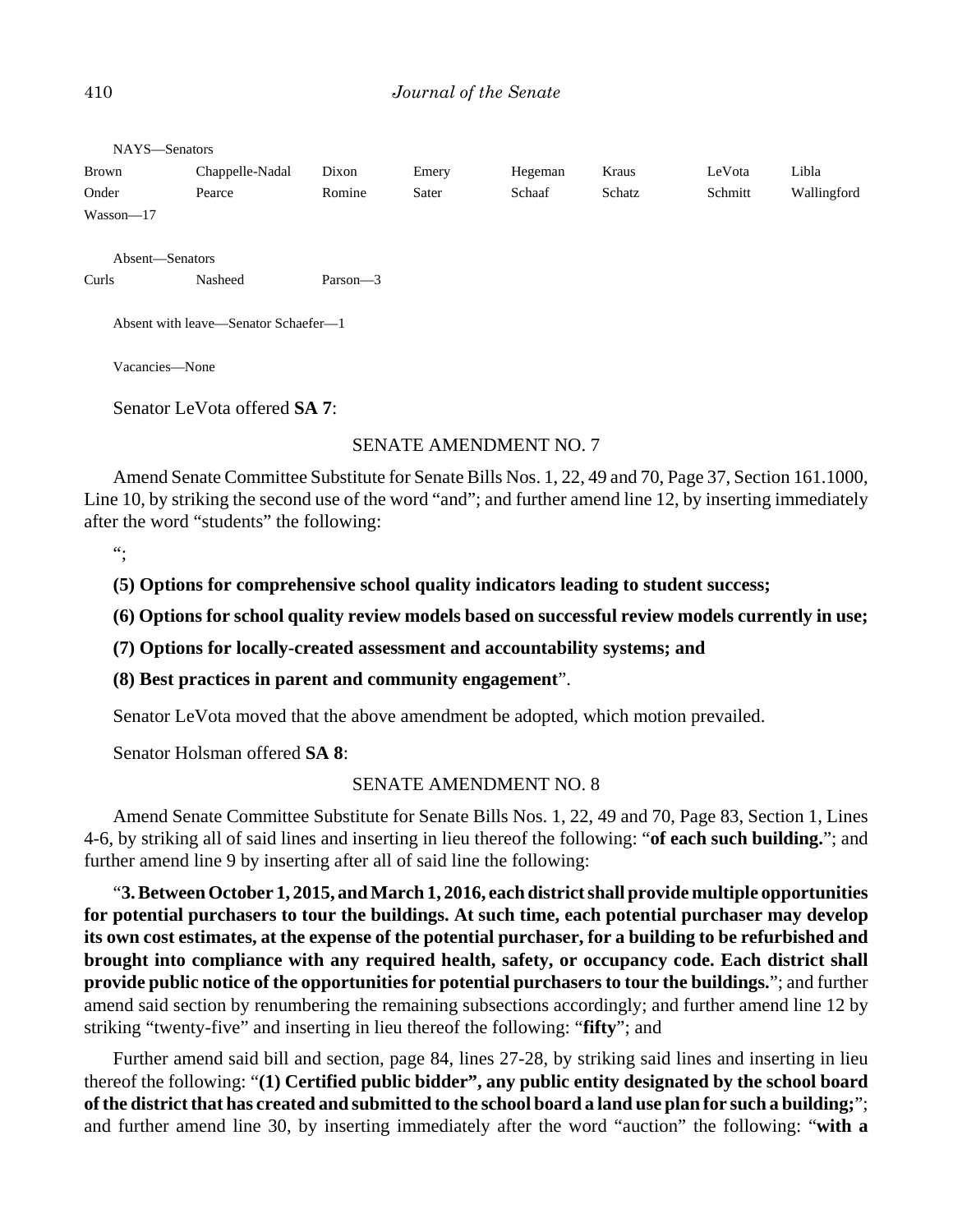**minimum starting price**"; and further amend line 33, by inserting immediately after the word "auction" the following: "**with a minimum starting price**"; and further amend line 36 by inserting after all of said line the following:

"**7. Any building that has remained in the level three pool for longer than six months may be demolished using funds from the reclamation and demolition fund. Subject to appropriations, a school district may receive an amount equal to twenty-five percent of the appraised value of the building to be demolished from the reclamation and demolition fund. There is hereby created in the state treasury the "The Reclamation and Demolition Fund", which shall consist of any moneys that the general assembly may appropriate to the fund. The state treasurer shall be custodian of the fund. In accordance with sections 30.170 and 30.180, the state treasurer may approve disbursements. The fund shall be a dedicated fund and money in the fund shall be used solely by the office of administration for the purposes of carrying out the provisions of this section. Notwithstanding the provisions of section 33.080 to the contrary, any moneys remaining in the fund at the end of the biennium shall not revert to the credit of the general revenue fund. The state treasurer shall invest moneys in the fund in the same manner as other funds are invested. Any interest and moneys earned on such investments shall be credited to the fund.**".

Senator Holsman moved that the above amendment be adopted.

Senator Onder offered **SA 1** to **SA 8**, which was read:

## SENATE AMENDMENT NO. 1 TO SENATE AMENDMENT NO. 8

Amend Senate Amendment No. 8 to Senate Committee Substitute for Senate Bills Nos. 1, 22, 49 and 70, Page 1, Line 16, by striking the word "fifty" and inserting in lieu thereof the word "**thirty**".

Senator Onder moved that the above amendment be adopted, which motion prevailed on a standing division vote.

Senator Emery offered **SA 2** to **SA 8**:

## SENATE AMENDMENT NO. 2 TO SENATE AMENDMENT NO. 8

Amend Senate Amendment No. 8 to Senate Committee Substitute for Senate Bills Nos. 1, 22, 49 and 70, Page 1, Line 17, by striking "lines 27-28" and inserting in lieu thereof the word "line 28"; and further amend lines 18-21 of said amendment by striking said lines and inserting in lieu thereof the following: "by inserting immediately after the word "subdivision" the following: "**that has created and submitted to the school board a land use plan for such a building**";" and further amend said amendment, page 2, line 1 by striking "building;";".

Senator Emery moved that the above amendment be adopted, which motion prevailed.

At the request of Senator Pearce, **SB 1**, **SB 22**, **SB 49** and **SB 70**, with **SCS** and **SA 8**, as amended (pending), were placed on the Informal Calendar.

#### **MESSAGES FROM THE HOUSE**

The following messages were received from the House of Representatives through its Chief Clerk:

Mr. President: I am instructed by the House of Representatives to inform the Senate that the House has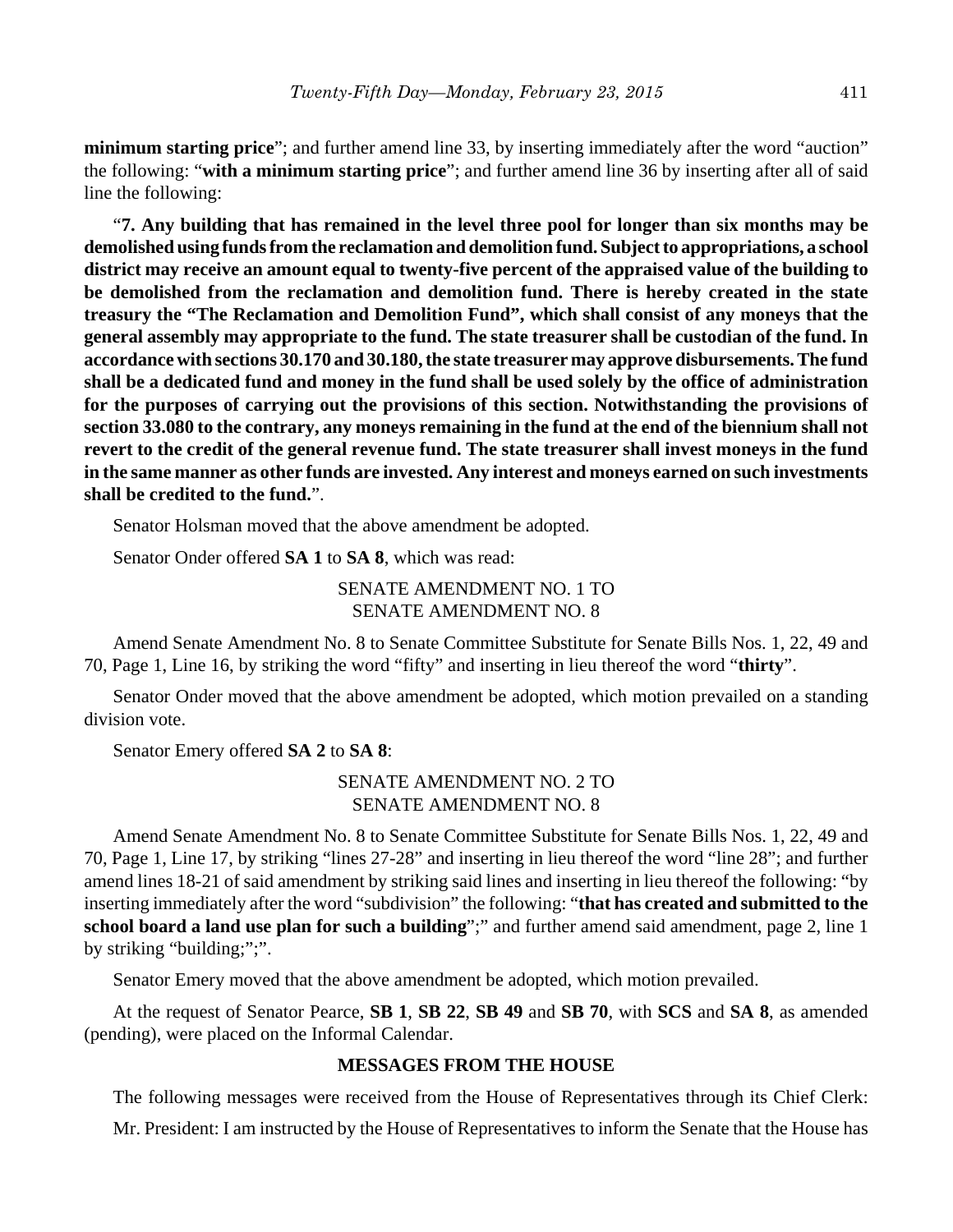taken up and passed **HB 92**, entitled:

An Act to repeal sections 260.500 and 644.016, RSMo, and to enact in lieu thereof two new sections relating to the definition of waters of the state.

In which the concurrence of the Senate is respectfully requested.

Read 1st time.

Also,

Mr. President: I am instructed by the House of Representatives to inform the Senate that the House has taken up and passed **HB 125**, entitled:

An Act to repeal section 349.045, RSMo, and to enact in lieu thereof one new section relating to industrial development corporation directors.

In which the concurrence of the Senate is respectfully requested.

Read 1st time.

Also,

Mr. President: I am instructed by the House of Representatives to inform the Senate that the House has taken up and passed **HB 185**, entitled:

An Act to repeal section 110.010, RSMo, and to enact in lieu thereof one new section relating to security of ambulance district funds.

In which the concurrence of the Senate is respectfully requested.

Read 1st time.

# **REFERRALS**

President Pro Tem Dempsey referred **SCR 24**, **SCR 25** and **SCR 26** to the Committee on Rules, Joint Rules, Resolutions and Ethics.

President Pro Tem Dempsey assumed the Chair.

# **REPORTS OF STANDING COMMITTEES**

Senator Schaaf, Chairman of the Committee on General Laws and Pensions, submitted the following reports:

Mr. President: Your Committee on General Laws and Pensions, to which was referred **SB 276**, begs leave to report that it has considered the same and recommends that the bill do pass and be placed on the Consent Calendar.

Also,

Mr. President: Your Committee on General Laws and Pensions, to which was referred **SB 277**, begs leave to report that it has considered the same and recommends that the bill do pass and be placed on the Consent Calendar.

Senator Kehoe assumed the Chair.

# **INTRODUCTIONS OF GUESTS**

On behalf of Senator Pearce, the President introduced to the Senate William Gray, Jr, Higginsville;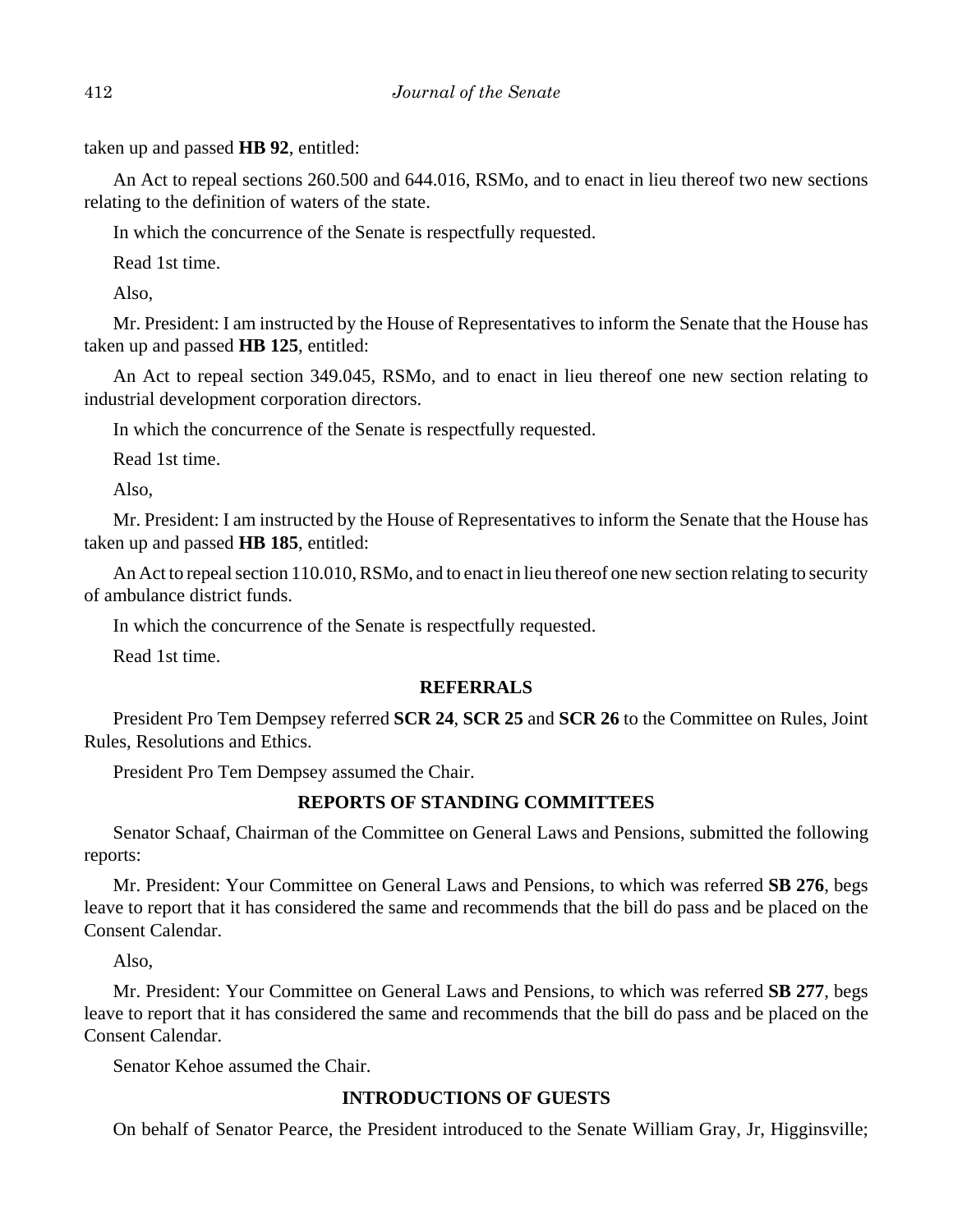Violet Corbett, Johnson County; and Kyle Durham, Carroll County.

Senator Brown introduced to the Senate, his wife, Kathy, their son, Justin and their grandson, Brody, Rolla.

On motion of Senator Richard, the Senate adjourned under the rules.

# SENATE CALENDAR \_\_\_\_\_\_

# TWENTY–SIXTH DAY–TUESDAY, FEBRUARY 24, 2015 \_\_\_\_\_\_

## FORMAL CALENDAR

#### SECOND READING OF SENATE BILLS

SB 361-Parson SB 362-Parson SB 363-Parson SB 364-Parson SB 365-Schmitt SB 366-Schmitt SB 367-Kraus SB 368-Pearce SB 369-Pearce SB 370-Munzlinger SB 371-Munzlinger SB 372-Keaveny SB 373-Libla SB 374-Schatz SB 375-Schatz SB 376-Schatz SB 377-Schatz SB 378-Schatz SB 379-Schatz SB 380-Wieland SB 381-Dixon SB 382-Dixon SB 383-Wallingford SB 384-Munzlinger

SB 385-Keaveny SB 386-Keaveny SB 387-Wasson SB 388-Wasson SB 389-Silvey and Walsh SB 390-Curls SB 391-Curls SB 392-Wieland SB 393-Schupp SB 394-Wallingford SB 395-Holsman SB 396-Holsman SB 397-Silvey SB 398-Schatz SB 399-Onder SB 400-Onder SB 401-Schmitt and Richard SB 402-Wieland SB 403-Kehoe SB 404-Kehoe SB 405-Hegeman SB 406-Munzlinger SB 407-Onder SB 408-Libla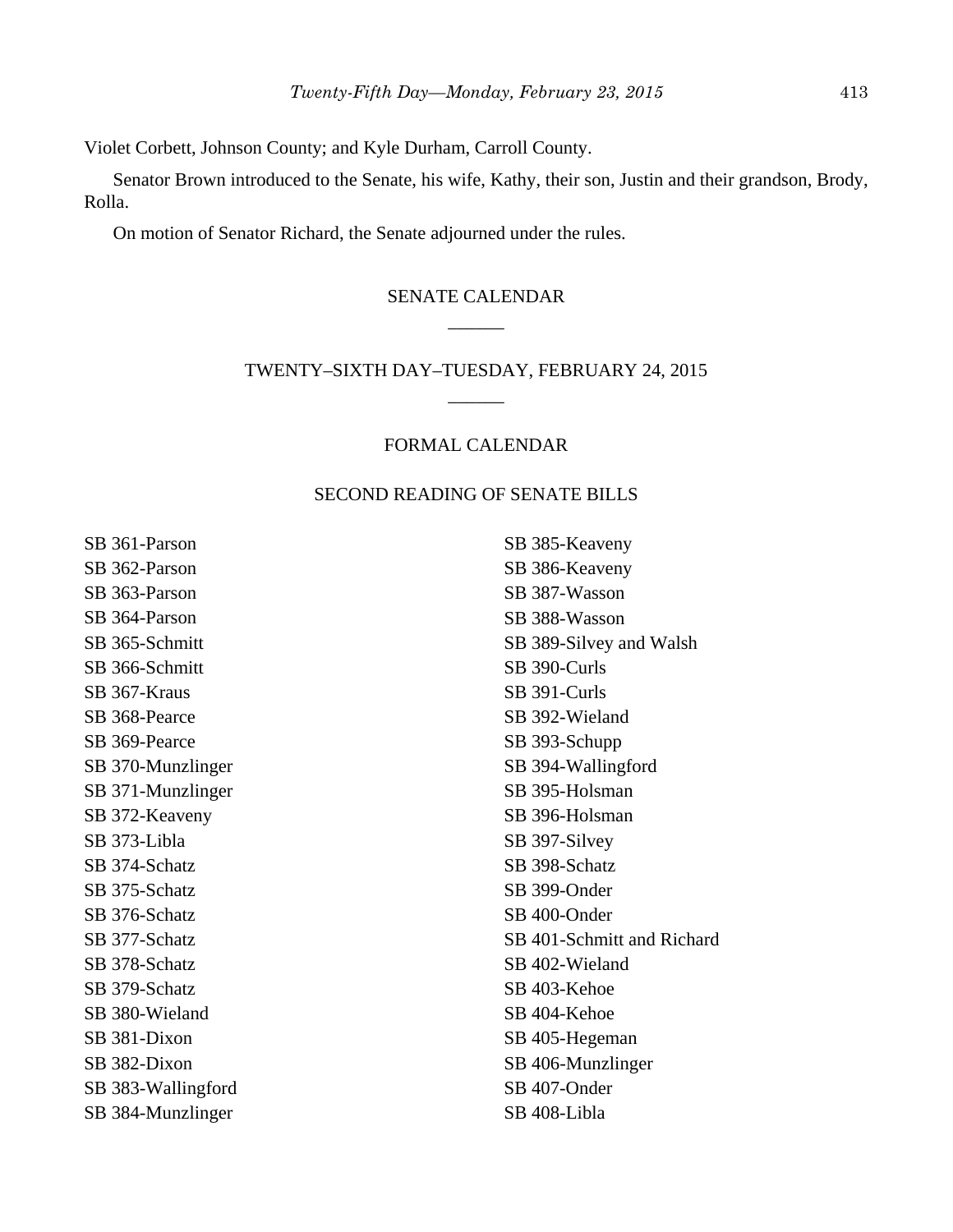SB 409-Wallingford SB 410-Wallingford SB 411-Brown SB 412-Romine SB 413-Romine SB 414-Wasson SB 415-Wasson SB 416-Wasson SB 417-Chappelle-Nadal SB 418-Chappelle-Nadal SB 419-Silvey SB 420-Schmitt SB 421-Dixon SB 422-Schaaf SB 423-Brown SB 424-Pearce SB 425-Libla SB 426-Parson SB 427-Sifton SB 428-Curls SB 429-Schaaf SB 430-Curls SB 431-Onder SB 432-Onder SB 433-Dixon and Dempsey SB 434-Schmitt SB 435-Walsh SB 436-Walsh SB 437-Walsh SB 438-Dempsey SB 439-LeVota SB 440-Sifton, et al SB 441-Schaefer SB 442-Schaefer SB 443-Schatz SB 444-Schaaf SB 445-Romine SB 446-Schupp and Brown SB 447-Wieland SB 448-Wieland

SB 449-Kraus SB 450-Emery SB 451-Dixon SB 452-Schmitt, et al SB 453-LeVota SB 454-LeVota SB 455-Kehoe SB 456-Kehoe SB 457-Sater SB 458-Sater SB 459-Libla SB 460-Silvey SB 461-Wieland SB 462-Schaefer SB 463-Dixon SB 464-Dixon SB 465-Schmitt SB 466-Schmitt SB 467-Sifton SB 468-Sifton SB 469-Munzlinger SB 470-Parson SB 471-Schaaf SB 472-Schaaf SB 473-Schaaf SB 474-Wallingford SB 475-Dempsey SB 476-Kehoe SB 477-Wallingford SB 478-Onder SB 479-Onder SB 480-Onder SB 481-Onder SB 482-Schupp SB 483-Silvey SB 484-Wieland SB 485-Wieland SB 486-Sifton SB 487-Richard SB 488-Cunningham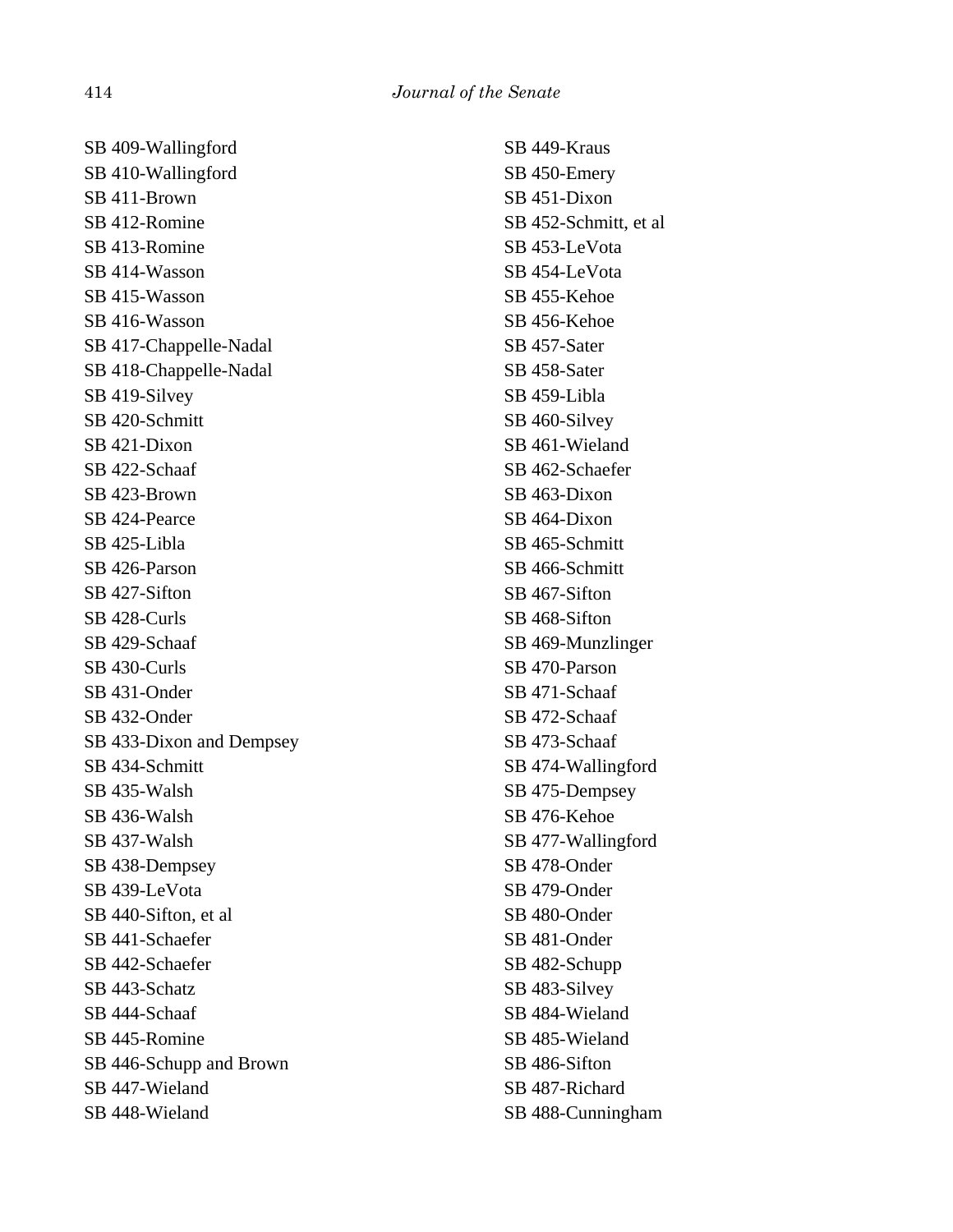SB 489-Cunningham SB 490-LeVota SJR 13-Schaaf

SJR 14-Dixon SJR 15-Cunningham

#### HOUSE BILLS ON SECOND READING

HCS for HB 259 HB 150-Fitzpatrick HB 241-Davis HCS for HBs 116 & 569 HB 64-Dugger HJR 1-Dugger HB 524-Dugger

HB 615-Dohrman HCS#2 for HB 63 HB 30-Dugger HB 92-Miller HB 125-Black HB 185-Love

## SENATE BILLS FOR PERFECTION

SB 19-Kraus, with SCS SB 115-Kraus, with SCS SB 174-Schmitt and Chappelle-Nadal, with SCS SB 82-Chappelle-Nadal

SB 110-Schaefer SB 122-Walsh, with SCS SB 142-Romine, with SCS SB 330-Parson SB 131-Parson, with SCS

## INFORMAL CALENDAR

## SENATE BILLS FOR PERFECTION

SBs 1, 22, 49 & 70-Pearce, with SCS & SA 8 (pending)

## CONSENT CALENDAR

#### Senate Bills

Reported 2/12

SB 68-Romine

Reported 2/19

SB 116-Kraus SB 113-Dixon SB 148-Parson